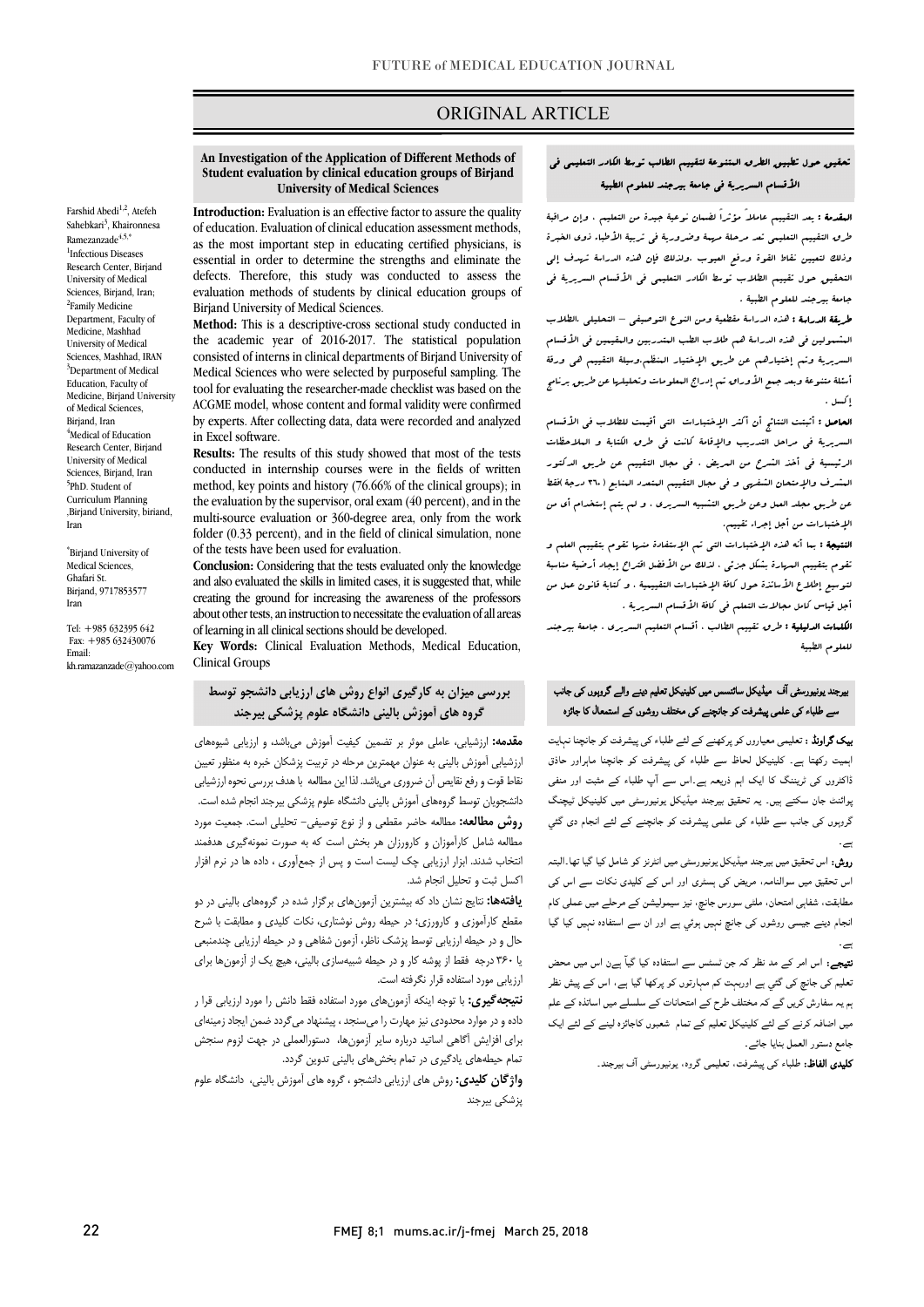#### **INTRODUCTION**

The aim of medical education is to develop the level of competence of students in accordance with educational programs (1) and assessment of educational progress is a systematic process to measure the achievement of these educational goals (2) which is one of the essential steps of the educational process. This helps professors in decision making regarding educational activities; also, it makes the students aware about their weak points that will ultimately result in their learning improvement (3). The assessment not only affects the outcome of student learning, but also affects the student's learning methods (4, 5). Professors also need an evaluation tool to differentiate between students based on their level of learning and the determination of a standard to learn different areas. The assessment of academic achievement in higher education is done with a variety of methods and tools, but the important thing is that the tools used should be able to measure the knowledge and skills that are targeted in the curriculum, in which case it will be determined whether the education has led to learning or not (6). In Iran, medical students have to undergo a seven-year classical course consisting of four levels of basic science, physiopathology, internship and externship, all grades being internally evaluated, and to enter the physiopathology and internship courses, a test is held across the country. The assessment method in the country tests as well as in the basic sciences and physiopathology courses are multiple choice questions. In the internship and externship, evaluation is also mainly conducted in a multi-choice approach, along with OSCE or DOPS (7). Given the increasing community demand for more accountability and responsibility of physicians, the need for accurate implementation of curriculum for more student empowerment and a more accurate assessment of these capabilities seems necessary. In those circumstances, students will be able to complete their professional duties after graduation. To this end, the application of different evaluation methods appropriate to each competency will be necessary (8). Based on Miller's Pyramid, different methods of evaluating the four domains of learning (cognitive, attitude, performance, and clinical reasoning) (9). The review of the studies of Mesrabadi (2011) (10), Mousavi and Maghami (2012) (11), and Komeyli and Rezaei (2012) in this field show that multiple-choice tests and descriptive tests are the most widely used evaluation methods (12). Kajouri et al. (2014) also found that more than 99% of the educational groups used the multiple-choice test for evaluation, and at a later stage, a variety of evaluation methods such as logbook, OSCE test, DOPS, practical test, anatomical test, oral test, practical test and Mini- Cex test are used (13). The results of the research show the impact of evaluation methods on the promotion of professional skills (14). Therefore, each test must be applied in a coherent way, as each type of test evaluates an aspect of learning (15, 16). In this regard, the use of blueprint can be helpful for the proper use of tests to measure different areas (17). As the study of medical research has shown, the challenges in the field of medical education assessment and the method of choosing the appropriate method of evaluation and the

 the educational goals in each of the educational groups, the need to address this issue is emphasized as one of the current priorities of medical education. Given that any change in the learning process requires monitoring the current status so the next steps to improve the quality of education, and given that no research has been done in Birjand University of Medical Sciences in this regard, the aim of this study was to determine the current status of the use of various educational Medical Sciences. effects of choosing the correct methods, in accordance with that its results can be used to make decisions and plan for progress tests in clinical groups of Birjand University of

### <u>.</u> **METHODS**

 This is a descriptive-cross sectional study conducted in the departments of Birjand University of Medical Sciences including obstetrics and gynecology, internal medicine, heart, pediatric, neurology, ENT, surgery, psychiatry, orthopedics, ophthalmology, dermatology, radiology, ancelestology, emergency medicine, and along, were Purposeful sampling method was used; an interested student was selected from each department. The reason for the selection of the student to assess was that the student is the reason for choosing a student for evaluation in each department was based on the nature of the use of the checklist, and its clarity and clear results. The inclusion criteria were passing the final test for each department and to continue. A researcher-made checklist was used to collect data. To create a checklist, firstly, a variety of medical students' assessment methods that are widely used are selected based on the review of the literature and aligned Finally, a checklist of evaluation in four areas of written method, evaluation by a supervisor physician, clinical simulator, multi-source or 360-degree assessment with 15 types of tests, which are in accordance with the Accreditation (20). The factual and content validity of the checklist were confirmed by the opinion of five medical education specialists. The methodology was implemented so that all selected students were trained on a variety of evaluation titles of evaluation methods, and then a checklist was designed to provide them with a type of assessment. In order to comply with ethical principles, information was provided without mentioning the names of the training groups and the awareness of the project. Finally, the data was entered into Excel 2010 software and analyzed and the results are shown in frequency and percentage in each group based on the department. academic year of 2016-2017. In this study, all clinical anesthesiology, emergency medicine, and urology were best and only tangible source of evaluation (19-18). The the exclusion criteria was dissatisfaction and unwillingness with the methods mentioned in the clinical curriculum. Council for Graduate Medical Education Model (ACGME) methods at a meeting aimed at acquainting students with the students of the sample group cooperated with consent and

#### **RESULTS**

 The results of this study showed that most of the tests conducted in internship and externship courses were in the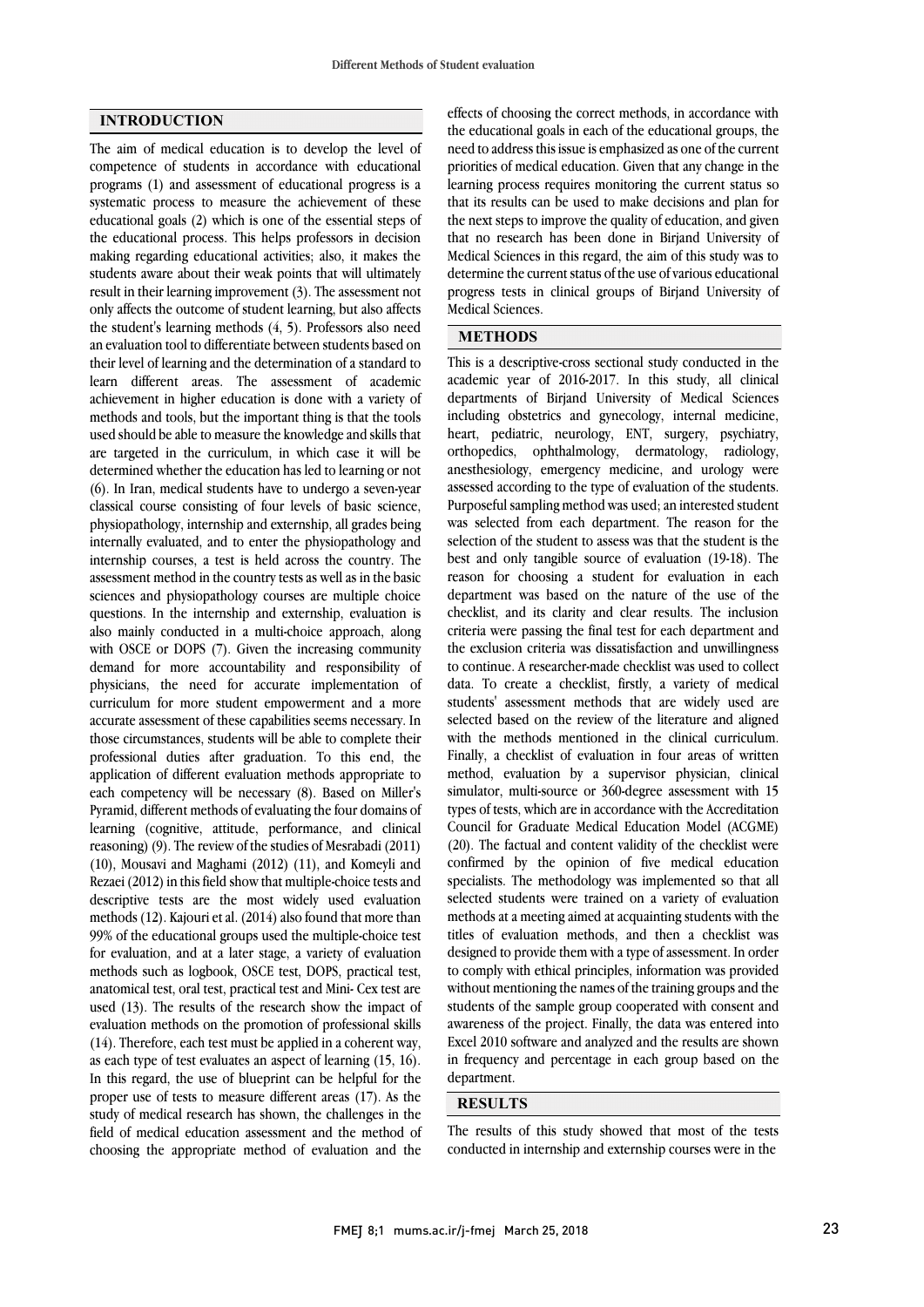l

| Table 1. The frequency of written tests used in clinical groups |               |            |           |  |
|-----------------------------------------------------------------|---------------|------------|-----------|--|
| <b>Types of questions</b>                                       | <b>Course</b> | Percentage | Frequency |  |
|                                                                 | Internship    | 40%        | 6         |  |
| Multiple-choice questions                                       | Externship    | 53.33%     | 8         |  |
|                                                                 | Internship    | $\Omega$   | $\Omega$  |  |
| Matching questions                                              | Externship    | $\theta$   | $\theta$  |  |
|                                                                 | Internship    | 80%        | 12        |  |
| Key points and history matching                                 | Externship    | 73.33%     | 11        |  |
| Short-answer questions                                          | Internship    | 53.33%     | 8         |  |
|                                                                 | Externship    | 60%        | 9         |  |
| Structured questions                                            | Internship    | 33.33%     | 5         |  |
|                                                                 | Externship    | 33.33%     | 5         |  |

| Table 2. The frequency of tests in the assessment by the supervisor physician in clinical groups |               |            |                |  |
|--------------------------------------------------------------------------------------------------|---------------|------------|----------------|--|
| <b>Types of questions</b>                                                                        | <b>Course</b> | Percentage | Frequency      |  |
| Overall scoring with comments at the end of the course                                           | Internship    | 33.33%     |                |  |
|                                                                                                  | Externship    | 20%        | $\mathfrak{D}$ |  |
| Direct Observed Procedural Skills with Score Checklist                                           | Internship    | 13.33%     | $\mathfrak{D}$ |  |
|                                                                                                  | Externship    | 13.33%     | $\mathcal{P}$  |  |
| Oral Test                                                                                        | Internship    | 40%        | 6              |  |
|                                                                                                  | Externship    | 40%        | 6              |  |

 field of written method, key test and history match, which was performed in 66.67% of clinical groups. In the area of assessment by the observer physician, the oral test was used by 10% of the groups, that in the multi-solated of 300 degree folder for evaluation, and in the field of clinical simulation, none of the tests were used for evaluation in any of the groups. In Tables 1, 2, and 3, different types of tests are shown based on their use in each of the clinical groups and<br>in hardcaling are and aliminal attacks by 40% of the groups, and in the multi-source or 360-degree in basic sciences and clinical sciences.

## **DISCUSSION**

 The results of this study showed that most of the methods Medical Sciences included written tests and key points methods and history matching; history matching evaluated clinical reasoning; four-choice tests that evaluate most of the knowledge are consistent with the results of Mirzai and Rezaei  $(12)$  tests, although the four-choice tests were most widely used. Performing the key points test and the four- choice tests of the series of written tests simultaneously will evaluate two competencies of knowledge and clinical four-choice tests should have high taxonomy. Because in most studies such as Rasoulne-Nejad et al. (2007) (22) and Haghshenas et al. (23), the taxonomic level of four-choice used to evaluate medical students in Birjand University of Karimzadeh's (21) and Mousavi et al. (11) and Komeyli and reasoning, but the point to be taken into account is that; the

 questions has been reported as low. On the other hand, the observation of the structural rules, along with attention to taxonomy, is necessary in the four-choice questions; in many problems (25 -24). The results of this study also showed among that the assessment tests by the supervisor physician in the clinical groups, oral tests are more widely used, which is consistent with Mirzai and Karimzadeh's study (21). The as OSCE, is less used, while the results of studies show the importance of the OSCE test (26). The results also suggested that clinical testing simulations such as standardized patients, OSCE, anonymized standardized patients, and student's self-esteem in dealing with patients and enhancing their functional skills  $(27, 28)$ , have not been used in any way, which may be due to the lack of knowledge and skill of professors regarding these tests. In multi-source or 360- departments, which is an effective pattern and provides a background for collecting information about the learning outcomes. In the study of Jarahi et al., world folder, as a function-based method (29) and in the study of Hekmat, for effective learning in clinical settings (30), and in the study of Bahrainy et al., as a tool for the development of skills (31). Regarding the spread of the use of technology in education cases, even these four-choice questions have structural results also showed that in this area, a structured test, such clinical simulation, despite their importance in increasing degree evaluations, only the folder work is used in two a more realistic assessment based on written evidence and

֦

 $\overline{a}$ ׇ֡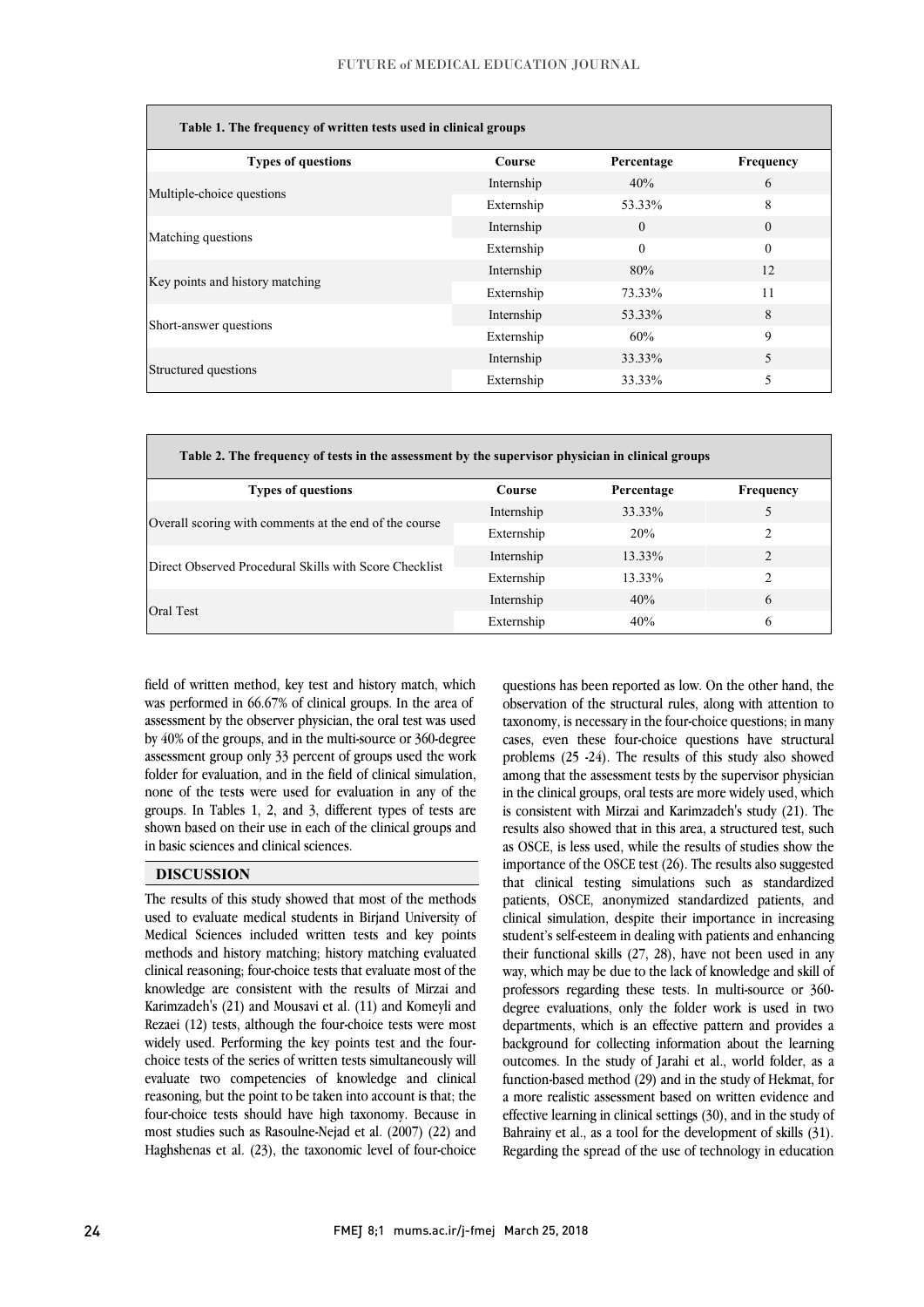| Table 3. Frequency of tests used in the clinical simulation in clinical groups |            |            |                  |  |
|--------------------------------------------------------------------------------|------------|------------|------------------|--|
| <b>Types of questions</b>                                                      | Course     | Percentage | <b>Frequency</b> |  |
| Patients of Objective Structured Clinical Examination                          | Internship | $\Omega$   | $\theta$         |  |
|                                                                                | Externship | $\theta$   | $\theta$         |  |
| <b>Unknown Standard Patients</b>                                               | Internship | $\Omega$   | $\theta$         |  |
|                                                                                | Externship | 0          | $\theta$         |  |
| Simulation with Clinical Technology                                            | Internship | 0          | $\theta$         |  |
|                                                                                | Externship | 0          | 0                |  |
|                                                                                |            |            |                  |  |

| Table 4. Frequency of tests used in the multi-source or 360-degree evaluation in clinical groups |               |            |           |  |
|--------------------------------------------------------------------------------------------------|---------------|------------|-----------|--|
| <b>Types of questions</b>                                                                        | <b>Course</b> | Percentage | Frequency |  |
| Evaluation by counterparts                                                                       | Internship    | $\Omega$   | $\theta$  |  |
|                                                                                                  | Externship    | 0          | $\Omega$  |  |
| Evaluation by the patient                                                                        | Internship    | 0          | $\Omega$  |  |
|                                                                                                  | Externship    | $\theta$   | $\Omega$  |  |
| Self-evaluation                                                                                  | Internship    | $\Omega$   | $\Omega$  |  |
|                                                                                                  | Externship    | $\theta$   | $\Omega$  |  |
| World folder                                                                                     | Internship    | 40%        | 6         |  |
|                                                                                                  | Externship    | 26.67%     | 4         |  |

and learning, it seems that using electronic cartable is a more appropriate way to evaluate learning (32). In examining other tests, such as evaluation by counterparts, by the patient and self-evaluation, this study shows that these tests are not used in any way. While in other studies, the importance of evaluating counterparts has been shown to increase the sense of responsibility of students towards their own learning and their counterparts (33). Self-evaluation is also emphasized as an effective tool in assessing and enhancing self-directed learning (34). Overall, 360-degree evaluation is a work-based evaluation that evaluates the relationship with the patient, patient and staff, and managerial and teamwork skills and evaluates the behavior consistent with medical ethics that is less relevant to other tests. It can be said that this evaluation method leads to different dimensions of learning and in addition to assessing the knowledge and skills, it evaluates attitudes and behaviors of the students (35).

 **Overall Conclusion:** As the studies show, in most universities, in clinical groups, only the cognitive aspect of competence is required for a physician in addition to knowledge, including skill and attitude. Therefore, based on the results of this study, it is suggested for policy makers to should be taught to learners in addition to the professors. student learning is evaluated. However, professional conduct similar tests, and also different evaluation methods

Future studies on the adequacy of the facilities and equipment needed to conduct these tests should be carried out and the training of professors on how to become more evaluation structures is required. familiar with the benefits and also the methodology of new

 This article is extracted from the doctoral thesis of professional doctorate. We are grateful from the colleagues of the research deputy of Birjand University of Medical Sciences.

#### **REFERENCES**

1. Malakooti N, Bahadoran P, Ehsanpoor S. Assessment of the midwifery students' clinical competency before internship program in the field based on the objective structured clinical examination. Iranian journal of nursing and midwifery research 2018; 32(1): 31.

2. Owston R. Models and methods for evaluation. Handbook of research on educational communications and technology. New York, NY: Routledge; 2008.

 3. Alizadeh M, Mazouchian H. Letter to editor. Iranian journal of medical education 2015; 15: 505-7.

ֺ

 Vleuten C. Students' and teachers' perceptions of clinical assessment program: 4. Al Kadri HM, Al-Moamary MS, van der A qualitative study in a PBL curriculum. BMC Res Notes 2009; 2(1): 263.

Norton L. Using assessment criteria as learning criteria: a case study in psychology. Assess Eval High Educ 2004; 29(6): 687-702.

6. Khademi Zare H, Fakhrzad MB. Integration of collaborative management and fuzzy systems for evaluating of students' educational performance. Quarterly journal of research and planning in higher education 2013; 19(3): 23-40. [In Persian].

7. Javadinia SA. Training and evaluation in medicine effective or ineffective: Establishing an educational culture based on community health priorities. Iranian journal of medical education 2014; 14(2): 187-8.